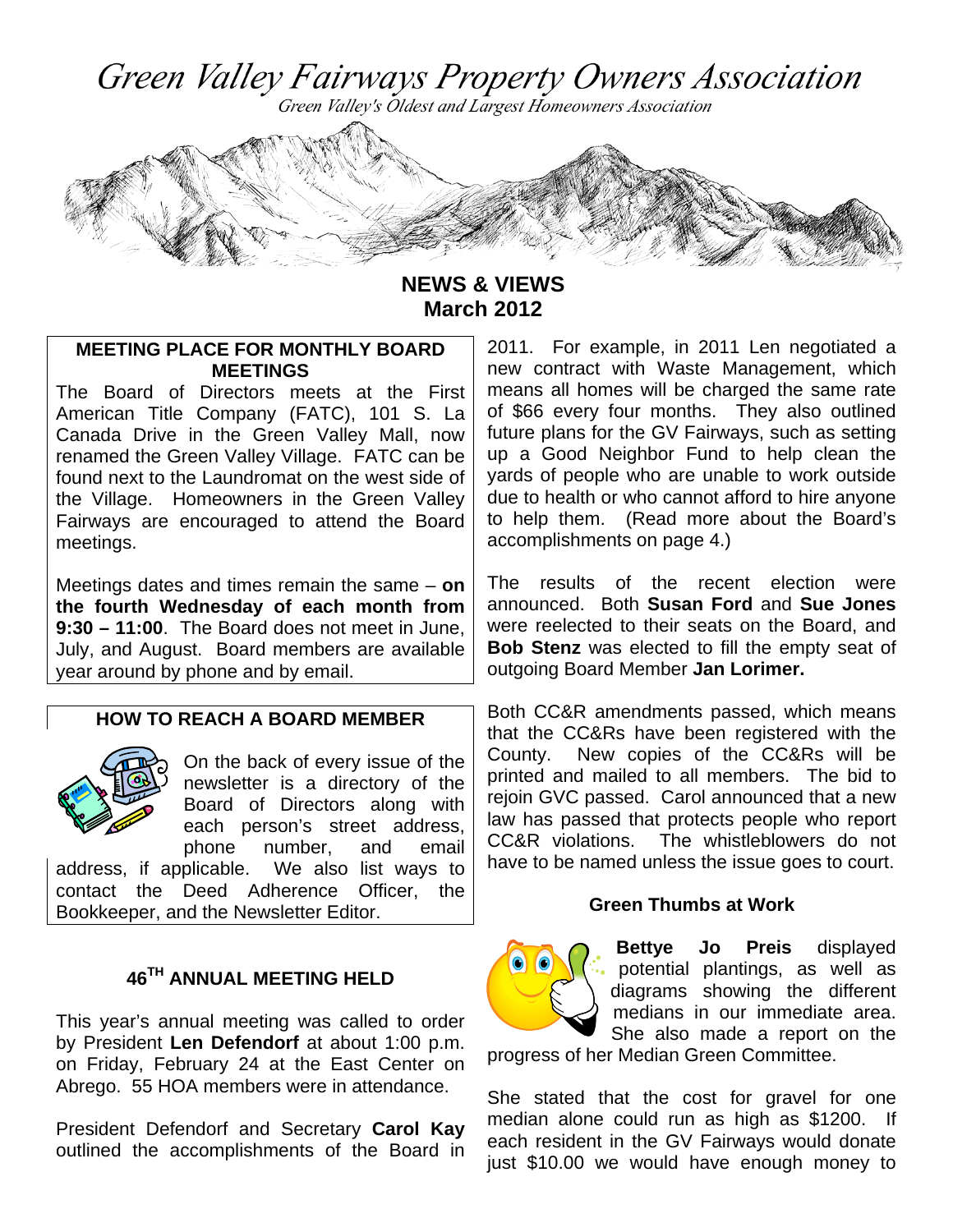plant two medians in our area. She is accepting donations to help fund the work. Please send donations to **P.O. Box 28, Green Valley, 85622**. Be sure to write **Median Green Donation** on the memo line of your check.

Bettye Jo is also looking for volunteers. Work has begun on the median near Verde Vista. The volunteers meet every Friday from 9:00 to 10:00 at that median.

The GV Fire District will fill a tank with water for one year. Bettye Jo added that we will need \$5000 for all the work plus we will need volunteers to water the areas and keep them clean.

Please call **Bettye Jo** at **777-6689** if you can help. Here's a chance to exercise your green thumb!

### **Trash Talk**



**Len Defendorf** asked all of us to watch for 'rogue" trash collection companies. We pay low rates for what we get because of our contract with Waste Management. However, "rogue" collectors could jeopardize that

contract. If you see a truck from another company driving through the Fairways, see if you can read a name and phone number on the truck. Then report it to a Board Member.

Len brought up the subject of companies or individuals that toss flyers into people's yards. He mentioned that this is not only littering, it may prove dangerous to an absent homeowner. If flyers, newspapers, phone books or other such items pile up on driveways, it can be a clear announcement to would-be burglars that the house is empty! We also mentioned this in the last issue of the newsletter.

As a result, several homeowners wrote the Association to say that the companies doing this must be from out of town. However, at least one local self-employed person was also guilty of tossing flyers into yards as a way of advertising his business.

Fortunately, this practice seems to have stopped. But if someone throws flyers into your yard, please call a Board Member to alert the Board.

### **Lights Out, Lights On**

**Chuck Hill**, our indefatigable webmaster, made a report on the progress of the new Lights Out committee. Volunteers in each

subdivision have surveyed each of the Fairways and compiled a list of homes with dark pole lamps. Maps of the three subdivisions indicating which homes are "dark" were on display at the meeting. Letters were also sent to each homeowner who was found to have a nonoperating pole lamp.



If you receive a letter and are having problems getting your pole lamp to work, please call one of the volunteers listed in your letter for help. They are delighted to do what they can to assist people who need help.

The initial survey showed that about 25% of all pole lamps were not being turned on at night for one reason or another. A new survey will be conducted in May to see if the letters and the proffered help have made a significant difference



in lighting the Fairways at night.

And one last tip! Chuck says those new curly light bulbs are much more efficient and cost effective than the old bulbs.

**Update:** Chuck Hill has reported that the committee is making progress. The representatives on the committee are receiving phone calls from people who need help to figure out what's wrong with their pole lights and the reps are helping them.

In fact, Ace Hardware reported that it was out of parts to repair pole lamps but had ordered more. They wondered why there was such a run on pole lamp parts!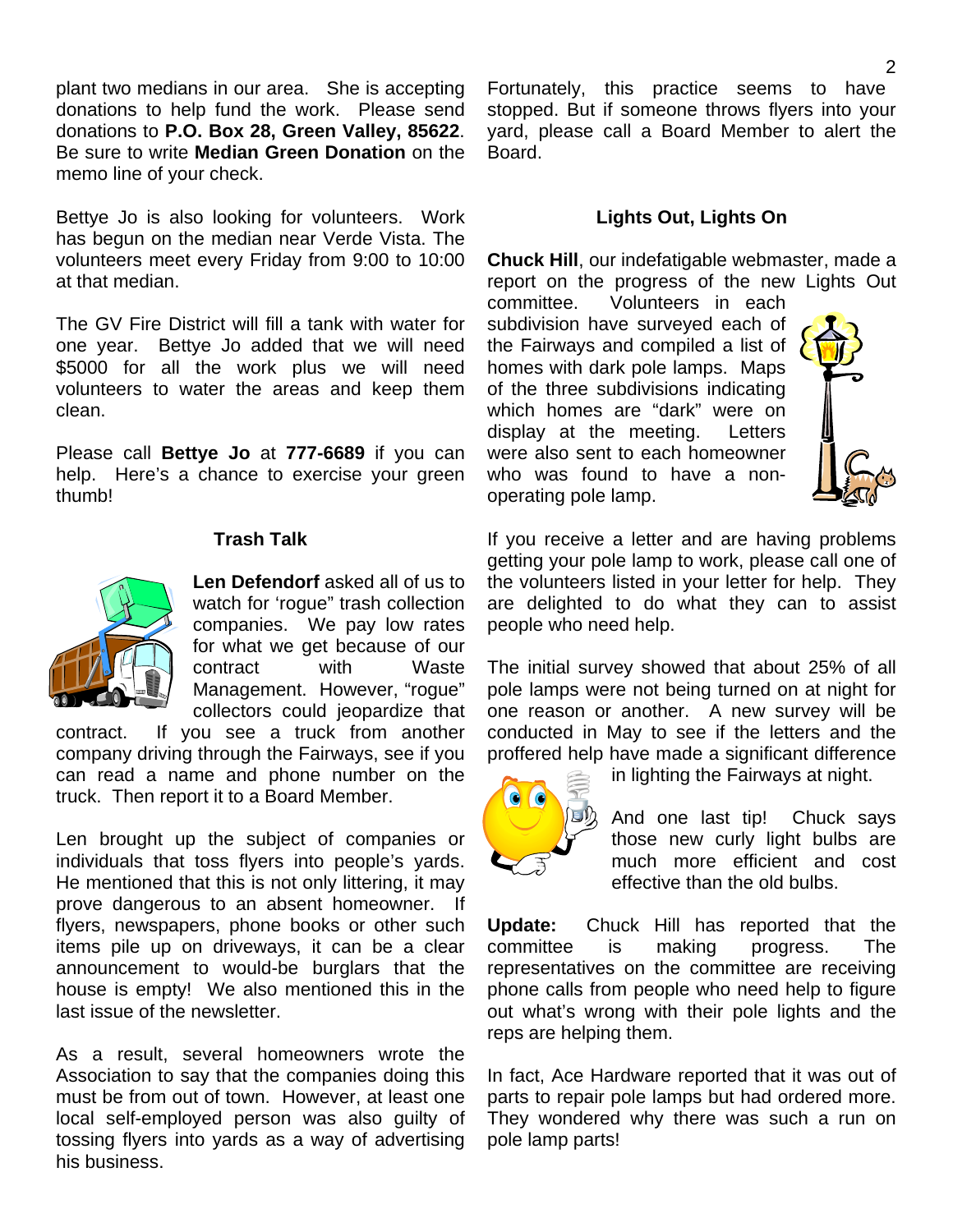#### **Whee! They Are Free!**

**Bob Stenz** reported that because of the new trash and recycle containers being used, the neighborhoods are 99% cleaner. AND BEST OF ALL THOSE CONTAINERS ARE FREE. Anyone can get one. All you have to do **is call Waste Management at 866-755-1437**. You can choose to have a 40-gallon container or a 60-gallon container. Both types and both sizes are on wheels, making it much easier for people to get their containers to the curb.

### **FIRE CORPS**



After the business meeting was held, our featured speaker was a volunteer from Fire Corps, an organization formed to assist the Fire Department with non-emergency types of calls, such as snake removal or changing batteries in smoke alarms, doing clerical work or installing street reflectors. They also work with Fire Department personnel to do home safety inspections and to install lock boxes. They recently installed the 1000<sup>th</sup> lock box and changed the  $5000<sup>th</sup>$  smoke detector battery.

They, too, need volunteers. The Fire Corps is a great way to serve your community and they are always looking for new members. Fairways property owners **Chuck Hill (829‐7693)** and **Carol Kay (625‐9014)** are currently members and can help with any questions you may have. Or feel free to contact Fire Corps officers **Brandon Armstrong** at **207‐9563** or **Harry Smith** at **232‐3738.** 

#### **Audience Participation**

At the conclusion of Fire Corps' presentation, the meeting was opened up for people in the audience to ask questions or make comments. Comments, complaints and questions ranged from what to do about non-functioning vehicles abandoned in the neighborhoods to a phone box knocked over in one area to children living illegally in the our age-restricted neighborhood, and more. Some residents are pleased with the way our neighborhoods look; other residents see the neighborhoods deteriorating.

Perhaps the best comment was that the newsletter is great! (Thank you, thank you!)

Questions were asked about solar panels and roof resealing, our website, weed letters, and more.

One resident asked for the resignation of the President because after he was elected to the Board, the President went from being a home owner to being a tenant.

The Board had already sought the opinion of our attorney. In her reply, she stated that: "…neither Arizona law nor the governing documents of Green Valley Fairways Homeowners Association (the 'HOA') prohibits a non-member from serving as an officer of the corporation..." and she referenced the Arizona Non-Profit Corporation Act, section 10-3802. Therefore, according to our attorney**,** Director Len Defendorf may fill out his term, and he currently has one year left to serve.

The attorney points out that our Articles of Incorporation, our Bylaws and our CC&Rs do not state any qualifications for people who are already directors.

**EXTRA! EXTRA! READ ALL ABOUT IT… ONLINE!** Just go to www.gvfairways.com to get your newsletter and other documents. It's quick and easy and free! And in color! Sign up now with our Webmaster!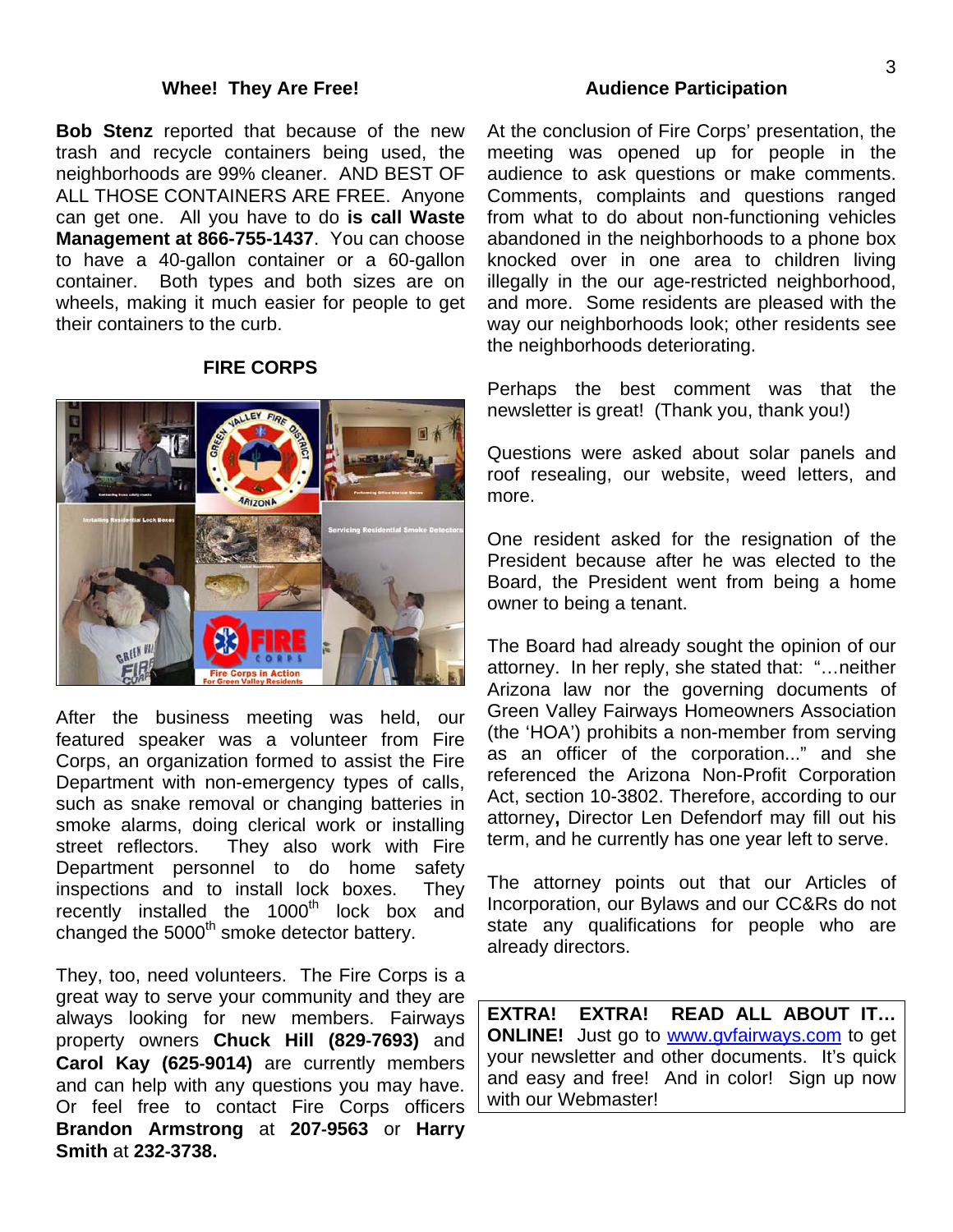

# **NOSEY NEIGHBORS PROTECT EACH OTHER**

Member **Norm Jennings** is such a good neighbor, he decided to take an extra step to help his neighbors stay safe! He took some tips from

the newsletter and added a few of his own to send a caution letter to his neighbors. Here's what he wrote:

"These break-ins and robberies have shown that we may have been too trusting and may need to change our thinking a little bit. Here are some ideas that were in our Fairways Newsletter with maybe one or two added.

- Keep windows and doors locked at all times.
- Don't leave valuables in plain sight.
- A dog may be a deterrent. Have one only if you are committed to the care of the animal.
- Know what is going on in your neighborhood. Be nosey!!!!
- Get to know your neighbors and watch out for them and have them watch out for you.
- Know when strangers are in the area.
- Put some automatic flood lights outside of your house to light up a patio or walkway. Cameras are available also.
- When you feel threatened or see something that you know is wrong, call 911.
- Let us start out the year by being safe and watchful."

Thanks, Norm, for the extra step you took to call your neighbors' attention to a never-ending problem: crime in our neighborhoods!

Crime reports are peaking in subdivisions west of the Freeway. We in the GVFPOA have been lucky lately mainly because people are reporting to the police any suspicious persons, vehicles, and activities.

Keep up the vigilance, everyone!

## **GOODBYE FOR NOW!**

Our winter visitors are getting ready to return to their northern homes, so we

bid you farewell for now. Meantime, before you bid adieu to Green Valley, please take a moment to:

 Spray for bugs, both before you leave and



when you return in the fall. It's best to spray in early April, according to one local company that sprays for pests. Your efforts will keep those crafty critters at bay.

- Spray for weeds. A pre-emergent, such as *Amaze,* keeps weed seeds from sprouting. Or, if you prefer not to do the spraying yourself, call a local landscaper or gardener to do it for you.
- Be sure you have a gardener or landscaper lined up who will come in to clean out weeds while you are gone.
- At the same time, please ask a neighbor to keep an eye on your house.
- Along with stopping mail and newspaper deliveries, contact the Sheriff's Auxiliary Volunteers (SAV) to check your house periodically to make sure doors and windows are locked and there are no signs of a break-in.

Please have a safe journey to your hot-weather home, have a wonderful summer, and we will greet you with open arms when you return.



# **ARE YOU CONFUSED ABOUT…**

Some of us are confused about three different organizations in Green Valley that may sound alike but do very different things. Hopefully, the following information will clear that up:

**GVFPOA** stands for Green Valley Fairways Property Owners Association. This is our homeowners' association (HOA), which includes the three Fairways subdivisions. Our HOA is the largest one in Green Valley with a membership of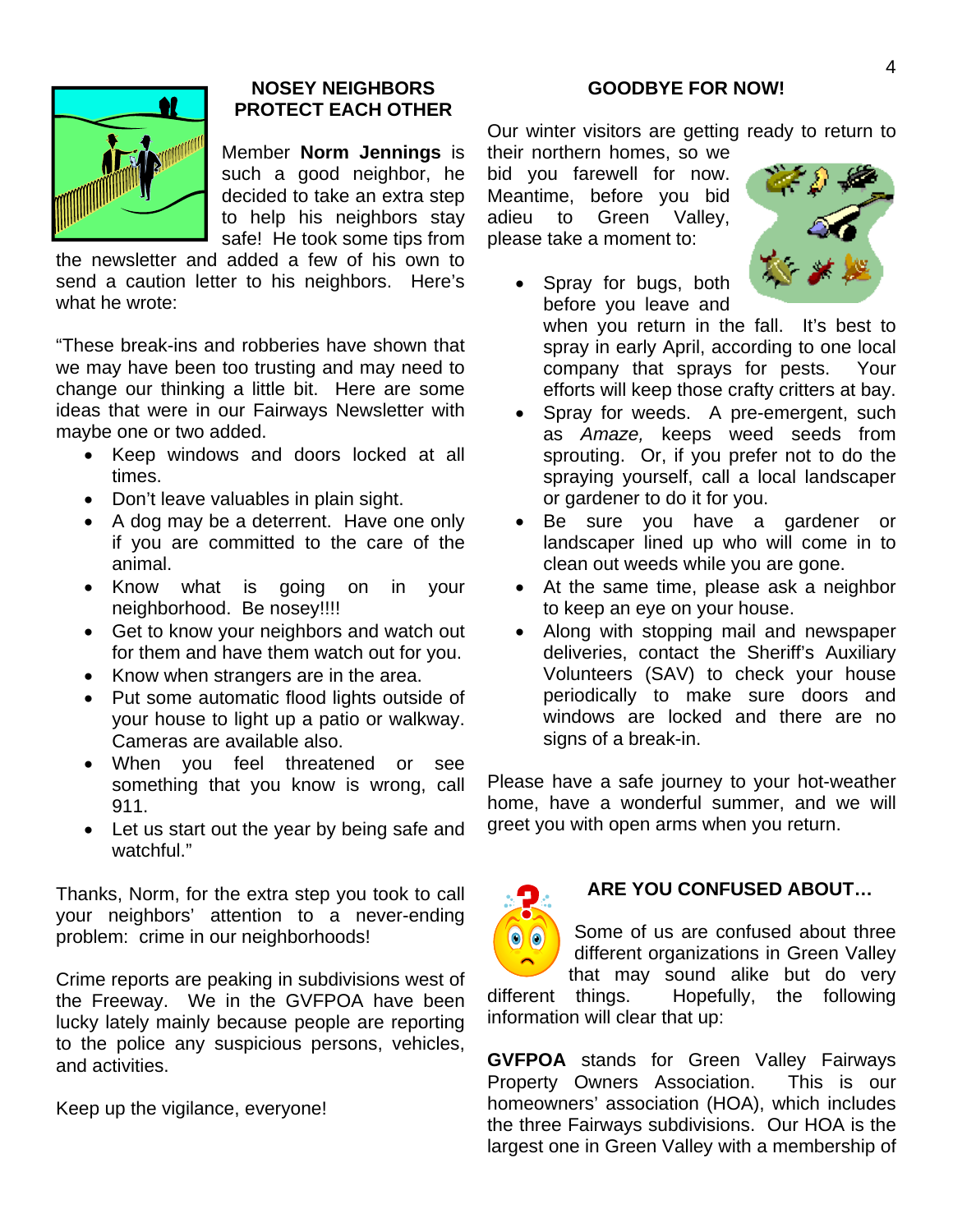759 homes. Each year members (homeowners) are assessed \$30.00 in annual dues.

**GVR** stands for Green Valley Recreation. This is the recreation organization of Green Valley to which many people all over Green Valley belong. GVR has nothing to do with GVFPOA. They are two separate entities. GVR assesses an annual fee of about \$400.00 per member home. Every year people get confused when they receive their bill of \$30.00 from GVFPOA, claiming they already paid their dues, when what they really paid was their GVR assessment.

**GVC** stands for Green Valley Council.It used to be known as GVCCC, but it shortened its name to GVC. According to its website, "…the GVC through its member Homeowners Associations represents over two-thirds of all Green Valley residents and is as close to a local government as exists in this unincorporated retirement community." Homeowners in GVFPOA voted recently to rejoin GVC. Annual dues for GVC are \$5.50 per member which will be taken from the annual dues we collect from our homeowners. In other words, none of us will be assessed additional dues for GVC.

## **WHAT DOES OUR HOA BOARD REALLY DO?**

You hear it all the time, someone complaining about the GVFPOA Board of Directors. "They take our money, but what do they do for us?"

You might be interested in reading a partial list of Board accomplishments for 2011. And 2012 promises to be even bigger and better!

- Adopted Median Green as a GV Fairways project with an initial donation of \$50.00. Later the Board voted to add any advertising money to the Fund and to continue to ask for more donations. If you want to volunteer to help or you want to donate money to this worthy cause, please call **Bettye Jo Preis** at **777-6689**.
- Found a new attorney who helped with our CC&Rs. She added a list of terms with definitions to the document and also agreed to keep the language understandable.
- Thanks to **Len Defendorf**, the Board was able to negotiate a new, fairer contract with Waste Management.
- Worked on a way that homeowners can amend the CC&Rs.
- Set up a fine committee to clarify what to do about violations.
- Set up a Good Neighbor Fund of \$1000 to help clean the yards of people unable to do it themselves.

• Continued to spotlight the Neighborly Acts of Kindness in the newsletter. Many neighbors help each other in our subdivisions! If you know one of these neighborhood angels, email **Jan Lorimer** (janlor6897590@yahoo.com) who does the newsletter so that the angel will



- receive a virtual halo in the next edition. (In the subject line, write "GVFPOA" so Jan knows it's not spam.)
	- Attended various seminars on leadership and finances, reporting what they learned

to help our Board improve what they already do so well.

- Continued to search for volunteers for the Neighborhood Watch committees. If you can volunteer, call **Carol Kay at 625- 9014.**
- Voted to create a policy manual, a place to put Board votes and information, such as a sample ballot, architectural rules, bank account location, insurance information, videotaping rules, etc.
- Thanks to **Chuck Hill**, a committee was organized to locate unlit street lights.
- Thanks to **Chuck Johnson**, information about the gas line on Abrego was placed on our website. Chuck is also on a committee to put pressure on the State and County to get Abrego repaved.

So the next time someone complains about a donothing Board, remind them of this list. For a donothing Board, they stay awfully busy!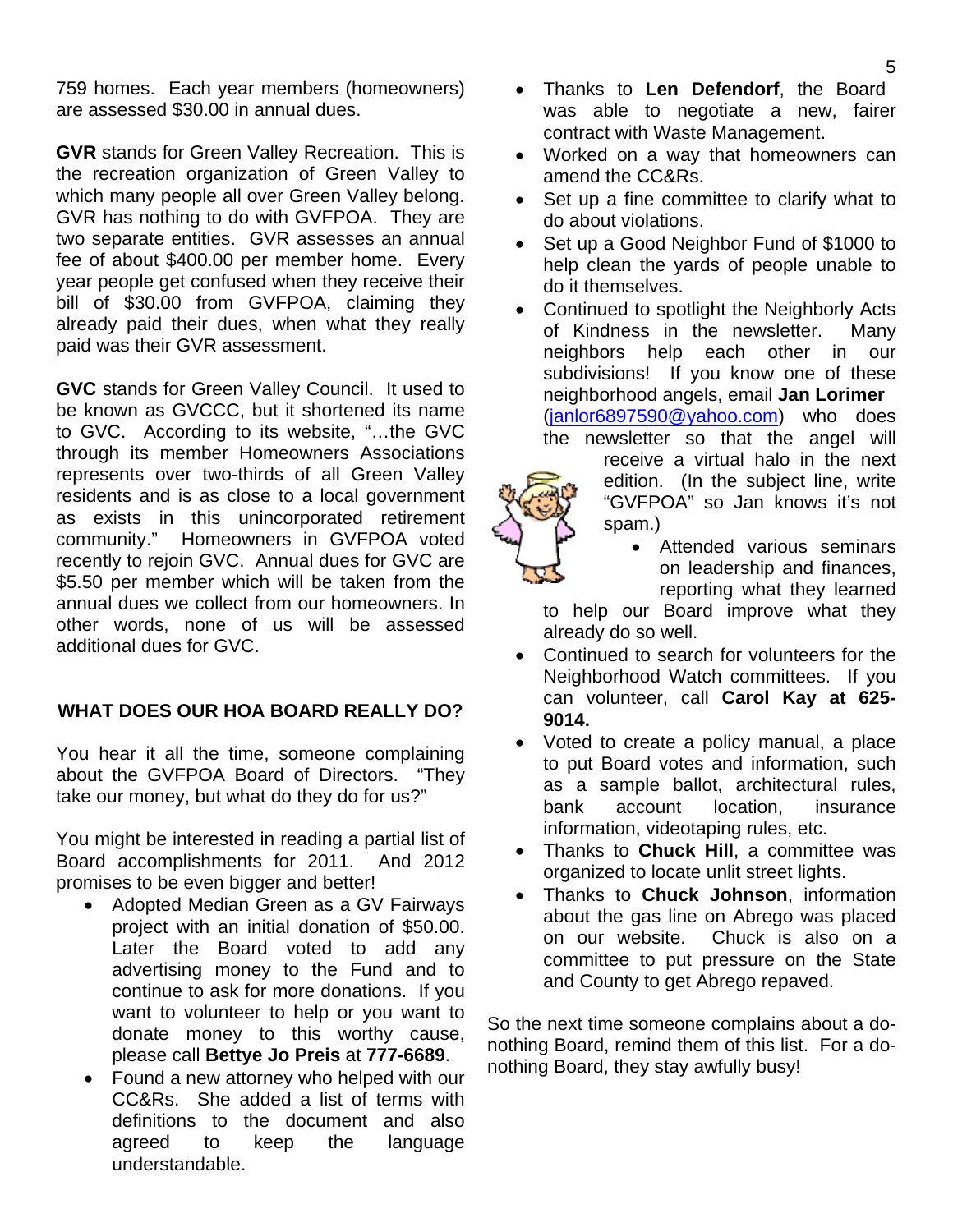### **AND ABOUT THAT MESS ON ABREGO….**



Board Member **Chuck Johnson** posted an information article on the website about the time the mess first began. Here is an update.

Due to increased demand for natural gas in our area, Southwest Gas found it necessary to install a new gas main from the 500 block of South Abrego to the 200 block of North Abrego. From Abrego it turns eastward on East La Flecha to the Haven Golf Course and proceeds eastward where it crosses under the Santa Cruz river and will connect to a major gas main on the east side. This project will provide improved reliability for natural gas supply in our area.

The main was placed under the southbound lane of Abrego near the west curb. During construction, all Abrego traffic was confined to the east side of the median and all access to homes was maintained. The gas main was bored under Esperanza to avoid traffic problems.

After the work was completed in March, the southbound "golf cart/bicycle" and "parking" lane was repaved. However, as we all know, the paving on Abrego is still in very poor condition, so although the shoulder lane has been improved, the use of heavy equipment during construction and the increased traffic on the northbound lane did not help the existing paving.

#### **Editor's Note:**

*If Chuck Hill, our webmaster, already has your email address, you read an article on this subject weeks ago when it was first posted on the web.* 

*If you want to get alerts from Chuck about new postings which will keep you updated about things happening in the Fairways, please go to www.gvfairways.com.* 

*Scroll down to the bottom of the home page and look for the following box in the lower right-hand corner:* 

*Are you a property owner in the Green Valley Fairways and are not on the email distribution list? If so please send email to webmaster@gvfairways.com with your Green Valley mailing address and your name and you will be added. Please indicate if you prefer to receive the periodic newsletter only* 

*via email and not USPS mail.* 

*Please note that you do not have to receive the newsletter via email if you don't want to. However, if you do get the newsletter on line, it does save the association money.* 

*As for the Abrego mess, by now you have already suffered through most of the snarled traffic during the height of the construction around Abrego and Esperanza. It is sincerely hoped that Abrego will be repaved when this is all over.* 

### **VOLUNTEERS NEEDED**

Did you know that you can serve on a GVFPOA Committee? The Board is looking for volunteers for the following committees:

- $\checkmark$  Policy/Publicity/Records Committee
- $\checkmark$  Architectural/Maintenance Committee
- $\checkmark$  Median Green Committee
- $\checkmark$  Nominating Committee

Other committees being considered include:

- $\checkmark$  By-Laws Committee
- $\checkmark$  Rules Committee
- $\checkmark$  Mission Statement Committee

If you would be interested in serving on any of these committees, please call **Carol Kay** at **625- 9014** for more information.

Also, if you would like to serve on a GVC Committee as a representative of the GVFPOA, please call **Chuck Johnson** at **648-1649** and he'll be happy to give you more information. However, at this time GVC has the following committees for which you might want to volunteer to work as a liaison between GVC and GVFPOA:

- $\checkmark$  Environmental Committee
- $\checkmark$  Health and Human Services Committee
- $\checkmark$  Planning and Architectural Committee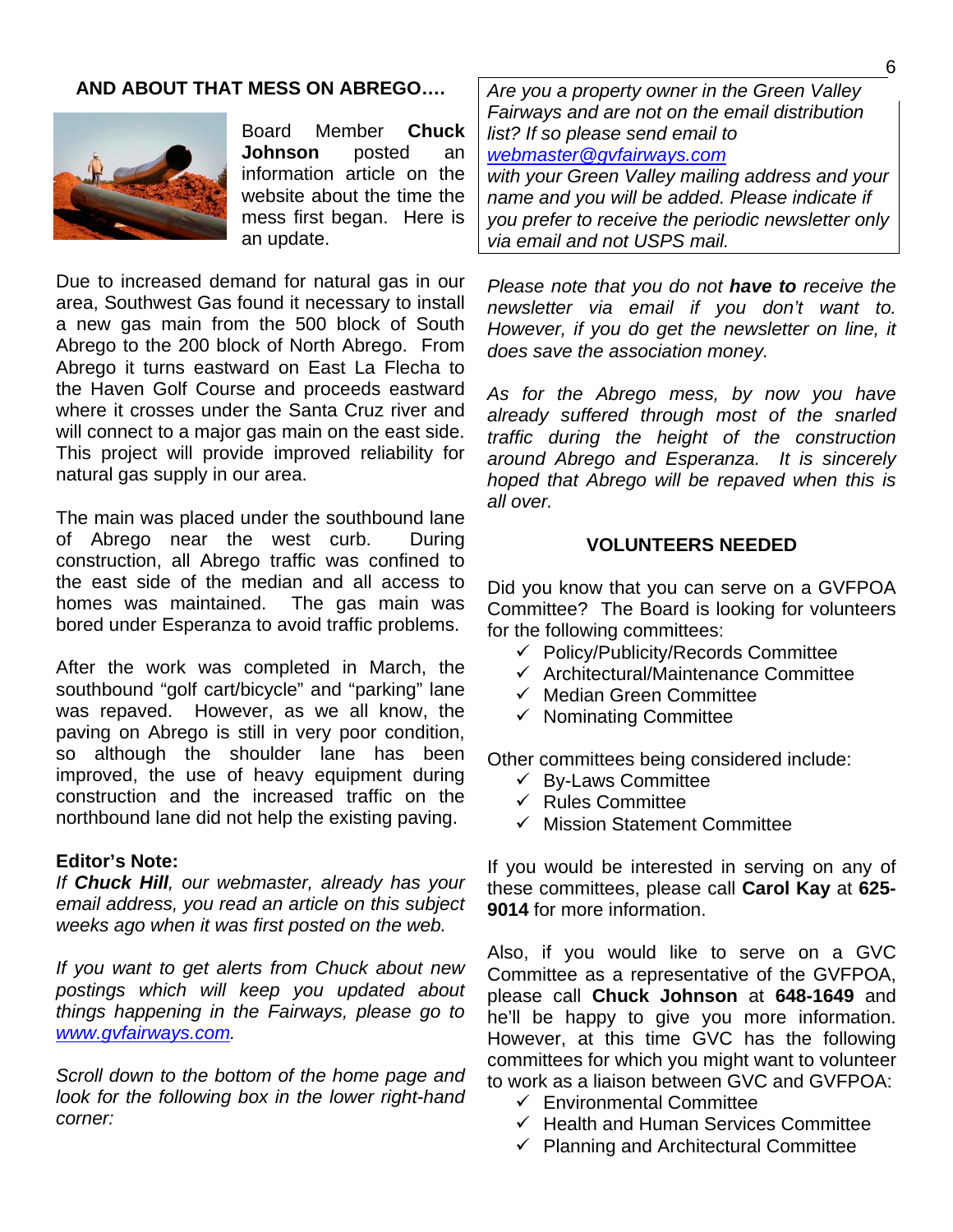- $\checkmark$  Traffic and Arroyos Committee
- $\checkmark$  Community Services Committee

#### **BE UNBREAKABLE!**

You are breaking the law if:

- You don't pick up your dog's mess in other people's yards, from sidewalks, in alleys and arroyos.
- You let your dog off your property without a leash.
- You let trash blow around out of your trash container.
- You park your trailer, camper or RV on the street so that it blocks traffic.

You are **not** complying with the CC&Rs if:

- You park your trailer, camper or RV in your driveway for more than 72 hours. You cannot store a trailer, camper or RV on your property.
- You let weeds continue to grow in your yard after monsoon season.
- You don't keep your pole lamp lit at night.

## **A COLORFUL SUBJECT**

The Architectural Committee is trying to get the Board to adopt

standard paint colors. Chuck Johnson brought a sample paint chart to a couple of the Board meetings, but no final decision has yet been reached.

Some Board members feel it may be too restrictive to force homeowners to paint their homes to a set of specific colors, that this stifles creativity.

Other Board members fear that one person's creativity may be another person's visual nightmare. What, for example, is the correct shade of yellow to use on a house?

The Architectural Committee complains that it is being asked to make decisions about what is largely personal preference. Who, for example, should decide whether sage green or desert tu rquoise is a better trim on a pale yellow house? The Committee has agreed to acquire other paint charts and bring them to a future Board meeting.

Once upon a time, all the homes in the GV Fairways were painted white with brown trim. Most of us agree that homes painted with brighter, prettier colors add to the Fairways' character. What do you think?

The Board is asking residents to volunteer to be on this Committee. If you are interested, please call **Chuck Johnson** at **648-1649.** 

#### **PLEASE** *ADDRESS* **THESE ISSUES!**

In the event that your loved one passes away, YOU may contact Pima County to have that individual's name removed from the tax records.

GVFPOA sends out ballots or other mailings to the names and addresses that are on file in the tax records. **YOU** are the only person who can officially have the name of your deceased loved one removed from the records.

> Also, please be sure that both **Joyce Mohr**, our bookkeeper, AND **the post office** have your **correct forwarding address.** For those of you who  $\frac{1}{2}$  live part of the year in Green Valley and part of the year in **A** another place, you must have both addresses on file with Joyce so she

can communicate with you if she needs to.

Joyce mails out fines letters, dues statements, and other miscellaneous letters. She gets very frustrated when you don't give her all your correct information.

#### **DUES REMINDER**

Dues Statements go out in March. Annual dues for our homeowners' association are \$30.00 per home. Payment is due by April 30. If you don't pay your dues, you will receive a second statement in May to remind you. Added on to your \$30.00 will be a \$3.00 late fee.

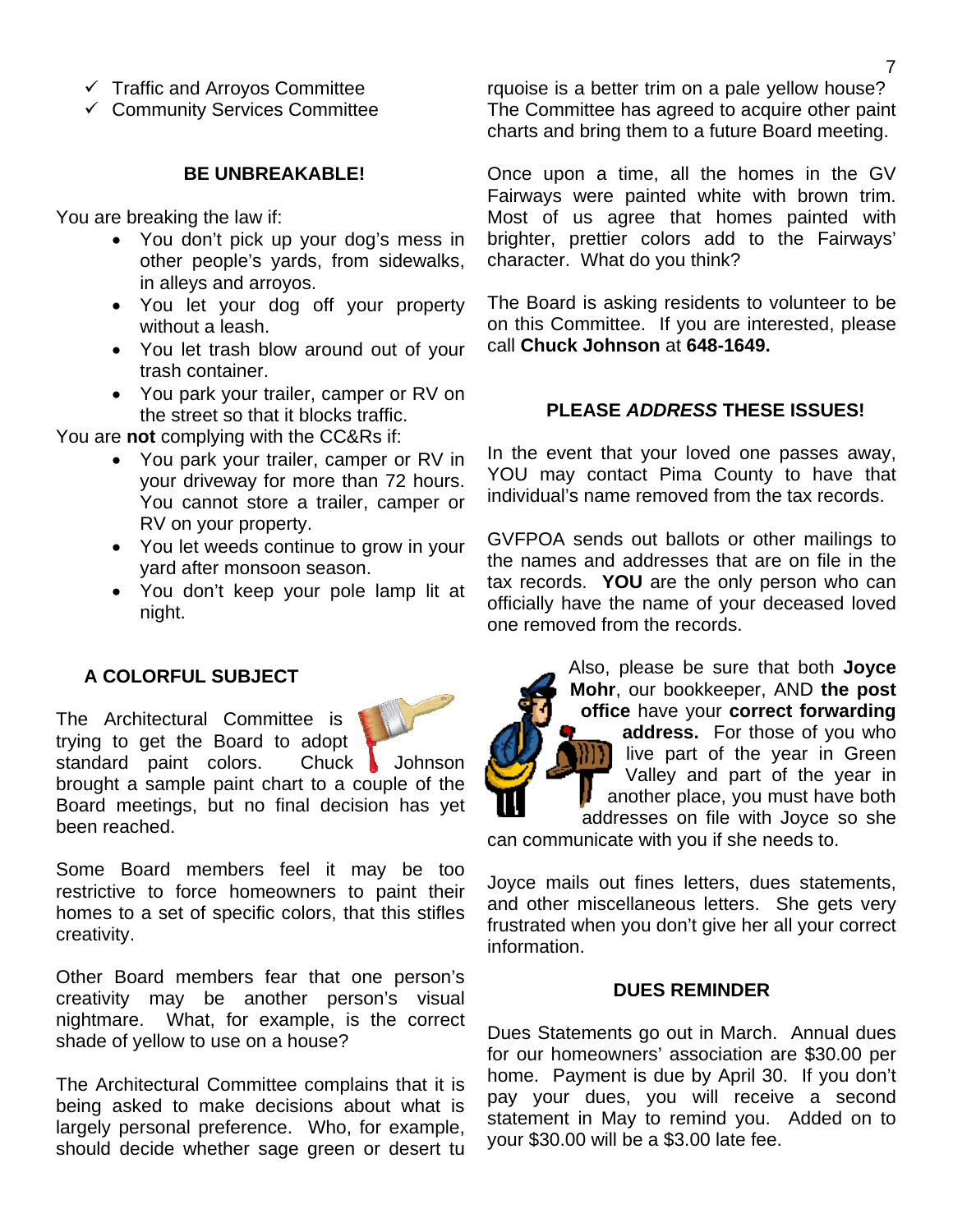Failure to pay your dues means you won't get to vote in any of our elections.

We will continue to send out a dues statement each year thereafter, showing all the money you owe PLUS more late fees. Ultimately we will turn these delinquent accounts over to our attorney who will then proceed to take legal action.

# **CC&R CORNER**

Now that the CC&Rs have been amended, we'll focus on one or two in each issue. In this issue we will tackle the Architectural CC&R

There is so much information in this CC&R that it is almost impossible to remember. Let's see if we can simplify things.

First, homeowners can't plant any plants that obstruct a driver's view at the corner of a street. This is clearly a safety issue. And if you already have trees or shrubs or hedges that obstruct vehicle sightlines, you must correct the problem by either trimming them back or, if necessary, remove them altogether.



Also, you can't let trees or shrubs obstruct sidewalk use. Again, this is a safety issue. So you might want to take a look at what's growing in your front yard, especially if you own a corner lot.

If you want to plant a tree or tall shrub that could block a neighbor's view of the mountains or the golf course, you will first have to get written approval from the Architectural Committee.

Also, you will need to check with Pima County to learn which trees or bushes are approved and which ones are disapproved. Remember, some plants can cause allergic reactions at certain times of the year. (Ah-choo!)

We shouldn't need to remind everyone (but it does bear repeating) that you need to keep your property free of weeds and trash or other debris. Littering is part of a County Ordinance.

It's not only your lot that needs to be kept free of weeds and trash; it's also your half of the easements on the sides and at the back, and the narrow strip between the sidewalk and the street. That small strip is also your responsibility even though it is owned by the County.

What happens if a homeowner refuses to remove weeds? It has happened and when it does, the Association can hire someone to clear the lot and the easement. Then the owner is obligated to pay back the expense.

Remember, also, that if you want to paint your house (even the same colors) or change windows, doors, or make other exterior changes, you should contact the Architectural Committee.

Sometimes the people on the committee give you good tips and advice you hadn't considered. If they discover that something you want to do may be detrimental to your home, they can pass along this information to save you time, money, or the headache of finding out later that you should have done something differently.

Some exterior changes may require a County permit. It is your responsibility to obtain a permit if it is necessary.

## **SUE JONES' REPORT ON THE STATE OF FAIRWAYS REAL ESTATE**

Currently, we have 16 homes on the market, ranging in price from \$75,900 to \$165,000. Six homes are under contract; most will be closed by mid-April.

Since January 1, seven homes have sold and closed, ranging in price

from \$75,680 to \$169,000, with a median price of \$110,000.

(Information obtained from the Green Valley/Sahuarita Association of Realtors)

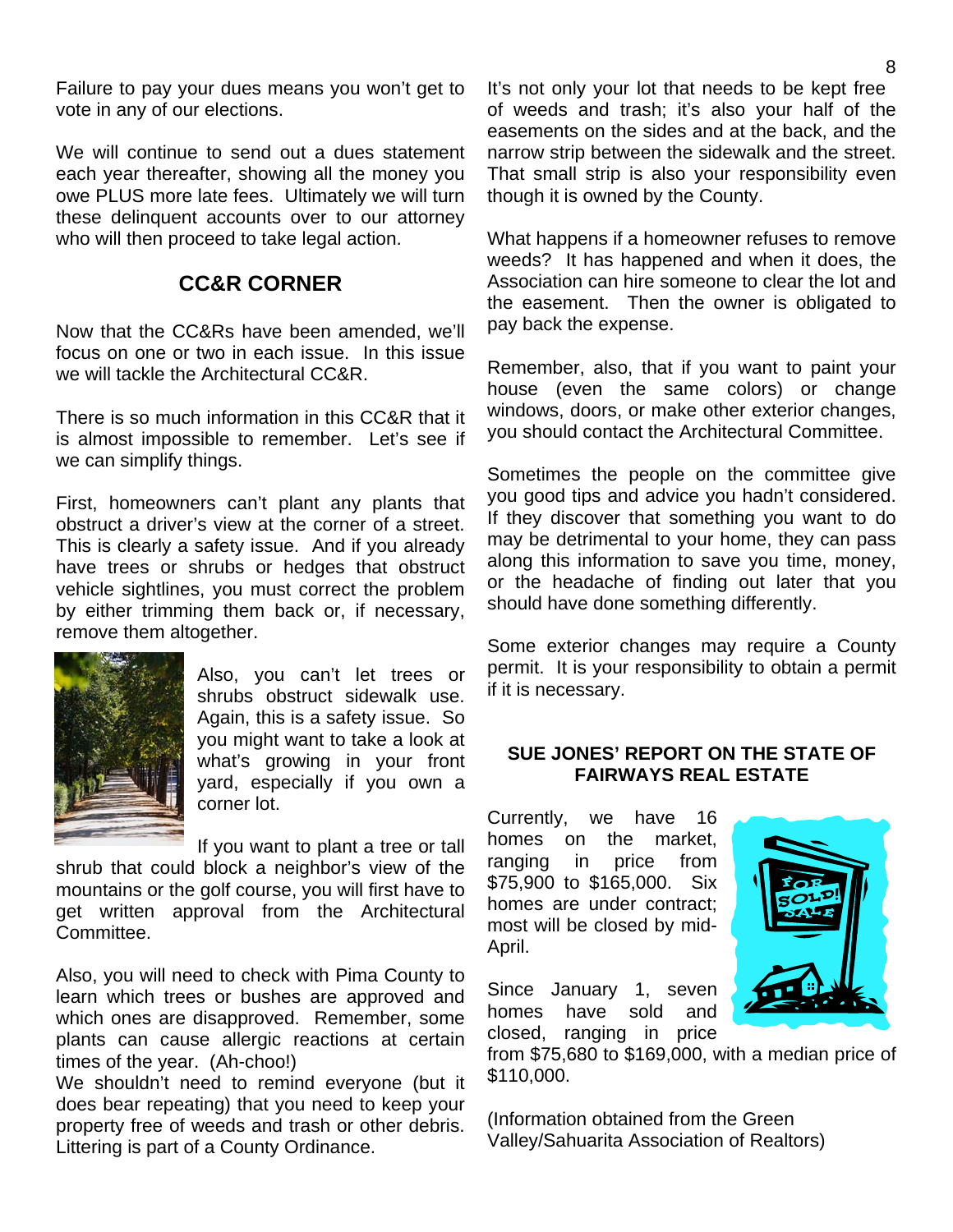

149 E. La Huerta **Green Valley, AZ** 

(520) 625-6267 Email: earlp@cox.net

**WE DO NOT ENDORSE THESE BUSINESSES.** 

**Free Estimates** 

**References** 

**Sue Colley** 

520.275.3521

**We neither sanction them nor do we disapprove of them.** 

**(The Board of Directors, GVFPOA)** 

Your ad could run on this page. It costs \$40.00 a year to run your business card in each issue of the newsletter (now 3 issues a year) and to keep it all year long on the GVFPOA website. For more information, contact any Board member or our bookkeeper, Joyce Mohr. Phone numbers and email addresses are on the back page of this newsletter.